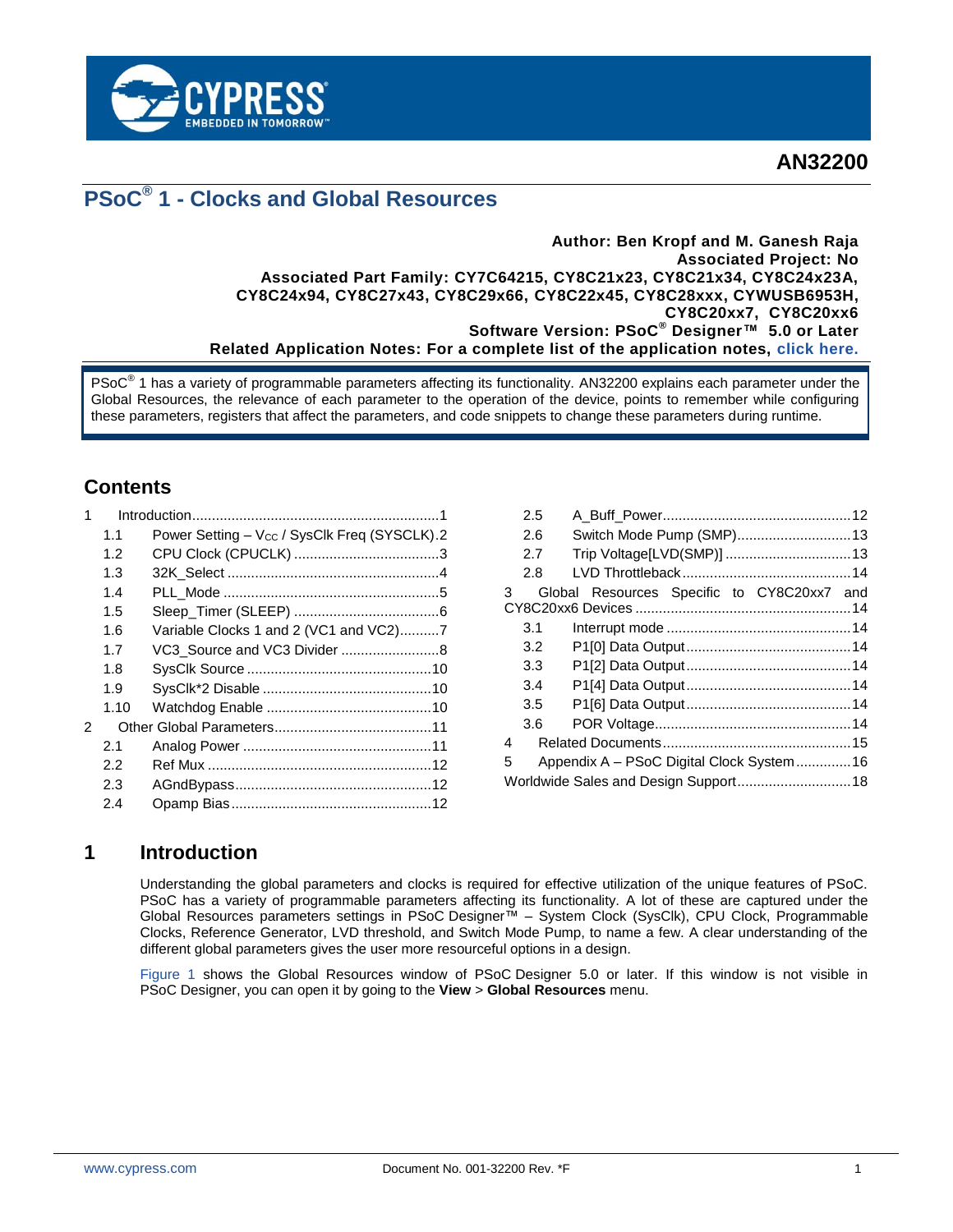<span id="page-1-1"></span>

| Global Resources                   |                   |  |
|------------------------------------|-------------------|--|
| Power Setting [Vcc / SysClk freq ] | 5.0V / 24MHz      |  |
| CPU_Clock                          | SysClk/8          |  |
| 32K Select                         | Internal          |  |
| PLL Mode                           | <b>Disable</b>    |  |
| Sleep_Timer                        | 512 Hz            |  |
| VC1= SysClk/N                      | 16                |  |
| VC2= VC1/N                         | 16                |  |
| VC3 Source                         | VC <sub>2</sub>   |  |
| VC3 Divider                        | 256               |  |
| SysClk Source                      | Internal          |  |
| SysClk*2 Disable                   | No                |  |
| Analog Power                       | SC On/Ref Low     |  |
| <b>Ref Mux</b>                     | (Vdd/2)+/-BandGap |  |
| <b>AGndBypass</b>                  | <b>Disable</b>    |  |
| Op-Amp Bias                        | Low               |  |
| A Buff Power                       | Low               |  |
| SwitchModePump                     | OFF               |  |
| Trip Voltage [LVD (SMP]]           | 4.81V (5.00V)     |  |
| LVDThrottleBack                    | <b>Disable</b>    |  |
| Watchdog Enable                    | Disable           |  |

#### Figure 1. Global Resources Window in the Device Editor

## <span id="page-1-0"></span>1.1 **Power Setting – V<sub>cc</sub> / SysClk Freq (SYSCLK)**

This parameter selects the System Clock and the operating voltage of the device.

#### <span id="page-1-2"></span>**1.1.1 SysClk**

The System Clock (SysClk) is a clock reference inside PSoC from which most clock resources are derived. The CPU Clock, the variable clocks VC1, VC2, and VC3, and SysClk\*2 are derived from SysClk. Apart from being the source for various other clocks, the SysClk can also be a direct clock source to the digital blocks. The clock tree that generates the SysClk is shown in [Figure 2.](#page-1-2)



#### Figure 2. SysClk Clock Tree

SysClk is not a hardware oscillator; rather it is a clock node that is driven by one of two possible sources – the internal main oscillator (IMO) or an external clock connected to port pin P1[4].

By default, it is driven by the IMO. The IMO is a hardware oscillator and is the clock source that most applications use.

This hardware oscillator creates a clock of 24 MHz by default. Some PSoC devices also have the option of a slow IMO mode, where the IMO operates at a frequency of either 12 MHz or 6 MHz. Refer to the specific device datasheets to know about the SLIMO frequency option available for the device. This option can be enabled to operate the device at a lower power. The SLIMO is enabled by Bit 4 of the CPU\_SCR1 register. The Power Setting *(V<sub>cc</sub>) SysClk freq)* parameter controls this bit.

It is best to enable this mode using the Global Resources window, instead of firmware, because enabling this mode requires proper trim values be read from a protected flash area called SROM and written to the IMO\_TR register correctly. The PSoC Designer takes care of generating the necessary code in the startup file *boot.asm*.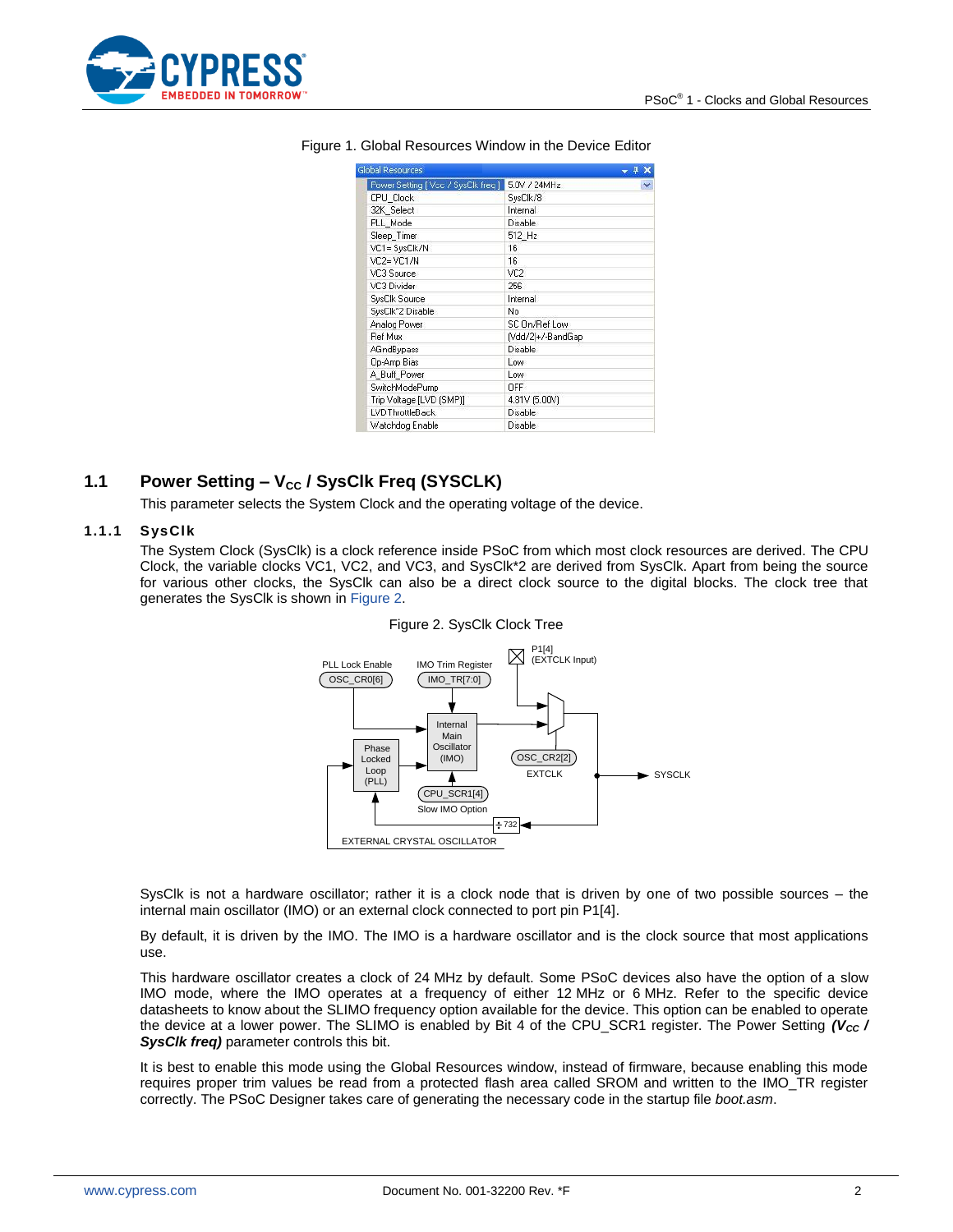

The second source that can drive SysClk is a digital clock that is created externally, and input into the chip through the P1[4] port pin. Refer to the **FOSCEXT** specification in each specific device datasheet for the range of valid frequencies for the external clock. Switching to this external clock option is done by setting the EXTCLKEN bit of the OSC\_CR2 register. You can also do this by setting the **SysClk Source** parameter in the Global Resources window to **External P1[4]**.

#### **Important Note**

If the SLIMO mode is enabled in firmware, take care to read the IMO trim values from the supervisory ROM (SROM) and update the IMO\_TR register

If the SysClk Source parameter is set to External P1[4], the drive mode of P1[4] must be set to *High Z* in the GPIO configuration window.

#### **1.1.2 Operating Voltage**

Apart from the SysClk, the Power Setting parameter also selects the operating voltage for the device. The options available, depending on the device family being used, are 5 V, 3.3 V, and 2.7 V.

The IMO and Bandgap reference voltage have corresponding trim registers: IMO\_TR, and BDG\_TR. During device start-up, these registers are loaded with trim values from a table that is stored in the SROM area to bring these resources to the desired tolerance levels. This table has the trim values for 2.7 V, 3.3 V, and 5.0 V. Depending on the selected operating voltage, the corresponding trim values are read from this table and loaded to the trim register.

#### **Important Note**

The voltage part of the Power Setting parameter does not indicate maximum operating voltage. For example, if the parameter is set to 3.3 V / 24 MHz, the device can still operate at 5 V. The only effect is that the IMO and bandgap will not be within the specified tolerance. If an application has to operate both at 3.3 V  $\pm$  0.3 V and 5 V  $\pm$  0.25 V, the application should implement code to detect  $V_{DD}$  and load the trim registers with the corresponding trim values. More details of SROM and the trim value table may be found in the "Supervisory ROM" section in the [Technical Reference](http://www.cypress.com/?rID=34621)  [Manual.](http://www.cypress.com/?rID=34621)

### <span id="page-2-0"></span>**1.2 CPU Clock (CPUCLK)**

The CPUCLK is derived by dividing SysClk by a value of  $2^n$ , where n could be 0, 1, 2, 3, 4, 5, 7, or 8. The only function of CPUCLK is to clock the M8C processor of the PSoC and it cannot be used for any other purpose. The clock tree that generates the CPUCLK is shown as follows.



CPUCLK controls how fast the CPU executes instructions. M8C assembly language instructions take between 4 and 15 cycles of CPUCLK to execute. Therefore, the speed of code execution is directly controlled by the CPUCLK frequency.

The CPUCLK divider can be set either by selecting the desired value in the Global Resources window or by writing to bits [2:0] of the OSC\_CR0 register. The following table shows various values of bits [2:0] and the corresponding CPU Clock value.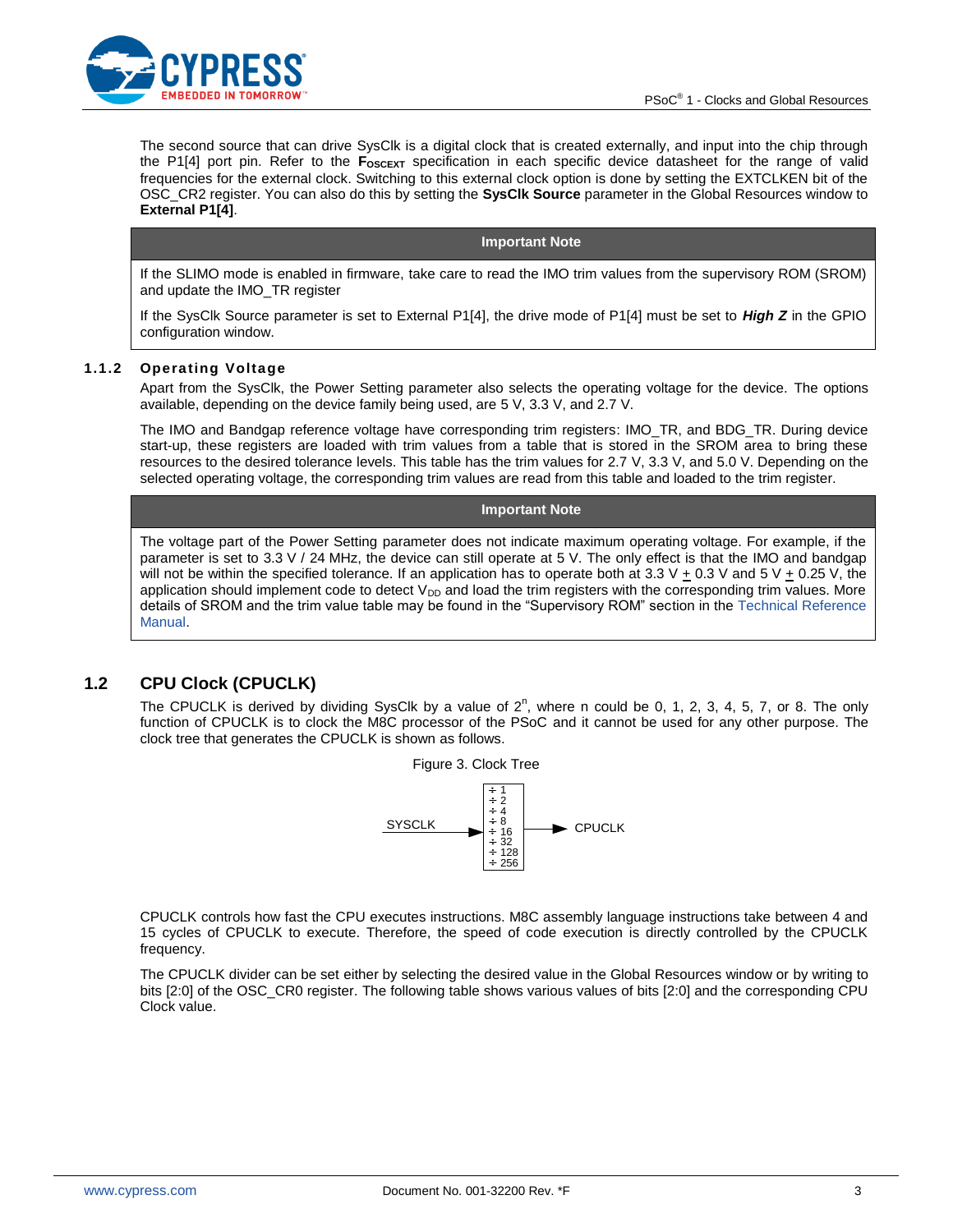

| <b>Bits</b>      | 6 MHz IMO | 24 MHz IMO         | <b>External</b><br><b>Clock</b> |
|------------------|-----------|--------------------|---------------------------------|
| 000 <sub>b</sub> | 750 kHz   | 3 MHz              | EXTCLK / 8                      |
| 001 <sub>b</sub> | $1.5$ MHz | 6 MHz              | EXTCLK / 4                      |
| 010 <sub>b</sub> | 3 MHz     | 12 MHz             | EXTCLK / 2                      |
| 011 <sub>b</sub> | 6 MHz     | 24 MH <sub>7</sub> | EXTCLK / 1                      |
| 100b             | 375 kHz   | $1.5$ MHz          | EXTCLK / 16                     |
| 101 <sub>b</sub> | 187.5 kHz | 750 kHz            | EXTCLK / 32                     |
| 110 <sub>b</sub> | 46.9 kHz  | 187.5 kHz          | EXTCLK / 128                    |
| 111 <sub>b</sub> | 23.4 kHz  | 93.7 kHz           | <b>EXTCLK / 256</b>             |

#### Table 1. CPU Clock Frequencies

Sample code to change the CPUCLK frequency in firmware is shown below.

```
// Clear the CPU Speed Bits
OSC CR0 &= \sim 0 \times 0.7;
// Set CPU speed to SysClk/2
OSC CR0 |= 0x02;
```
For most devices, the maximum clock speed for the PSoC M8C processor is 24 MHz when V<sub>DD</sub> is ≥ 4.75 V, 12 MHz when V<sub>DD</sub> is ≥ 3.0 V, and 3 MHz when V<sub>DD</sub> is ≥ 2.4 V. Refer to the  $F_{CPU1}$ ,  $F_{CPU2}$  or  $F_{CPU3}$  specifications in each specific device datasheet.

**Important Note**

When the CPU is operated at any frequency above 12 MHz,  $V_{DD}$  must be above 4.75 V. If  $V_{DD}$  has a chance of going below 4.75 V, operate the CPU at 12 MHz. For example, if the SysClk is driven by an external oscillator of 20 MHz through P1[4] and if the CPUCLK is set to SysClk/1, this results in a CPUCLK of 20 MHz that is greater than 12 MHz. The  $V_{DD}$  must be maintained above 4.75 V for this condition.

#### <span id="page-3-0"></span>**1.3 32K\_Select**

This parameter selects the source for the internal CLK32K net, which is the clock source to the Sleep Oscillator and Watchdog timer and can also be a clock source to all the digital blocks. This can be either from the internal low-speed oscillator (ILO) or the external crystal oscillator (ECO). The CLK32K clock tree is shown in [Figure 4.](#page-4-1)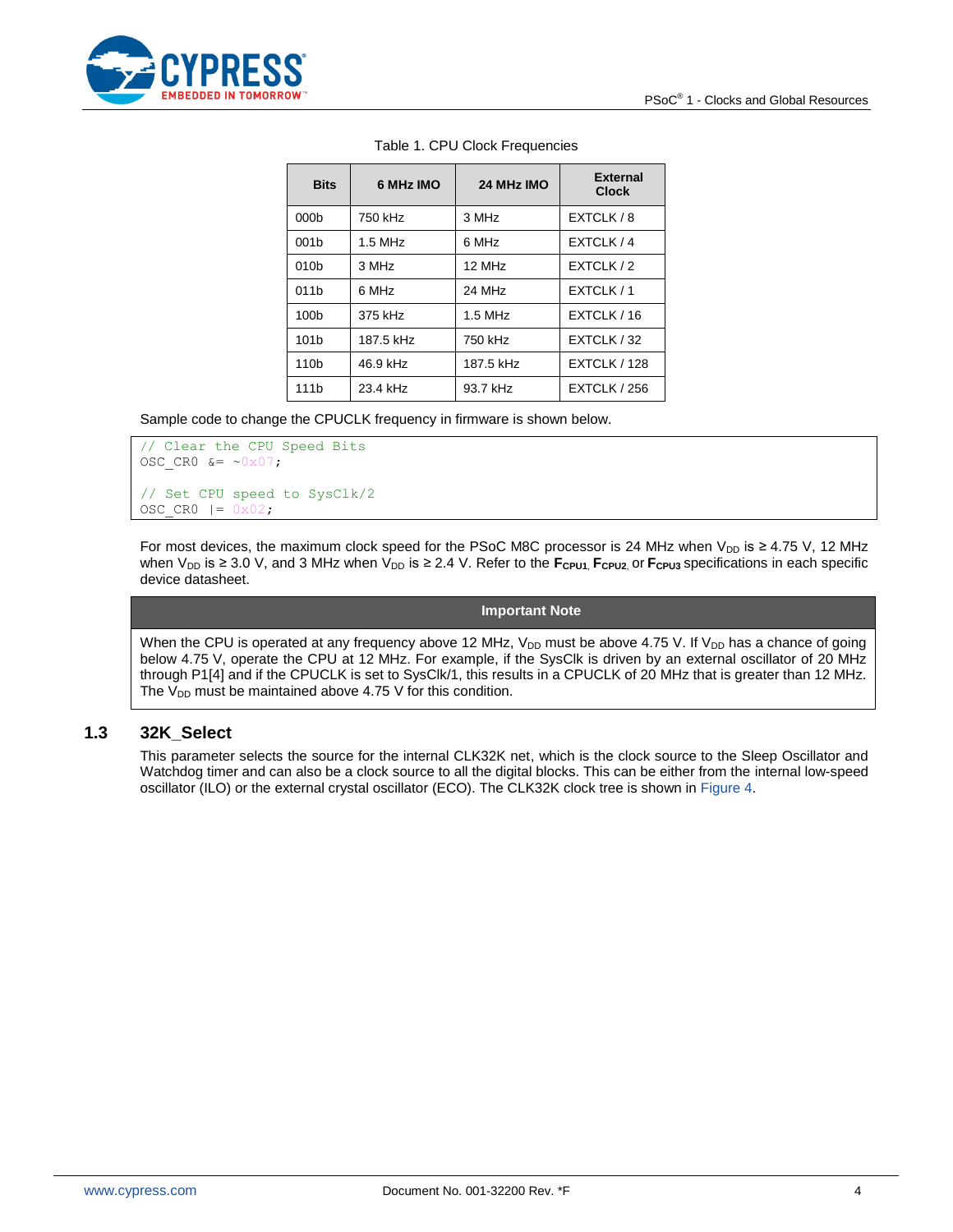<span id="page-4-1"></span>



Figure 4. CLK32K and SLEEP Clocks

The ILO is a circuit on the PSoC device that has a nominal frequency of 32 kHz. However, this clock has a low accuracy of -50% to +100%. Refer to the **F32K1** specification in each specific device datasheet. This error has three sources: a coarse initial trim, a large temperature drift, and a large supply voltage drift. The drifts mentioned are not characterized.

The ILO uses little power and, therefore, is useful for managing CPU sleep and wakeup cycles. When the PSoC is put into sleep mode, the CPU and IMO circuitry are powered down and the ILO is the only oscillator that is left functioning.

CLK32K can be driven by the ILO if its accuracy meets the application's needs.

To give the CLK32K better accuracy, an external crystal oscillator (ECO) can be added to a design. This is nothing but an external 32.768 kHz crystal and a couple of load capacitors. This allows CLK32K to be very accurate. However, not all PSoC families have the option of adding an ECO. You can consult each specific device datasheet to see if an ECO can be added. For more information on adding an ECO, see application note AN2027 - PSoC<sup>®</sup> 1 -[32.768 kHz External Crystal Oscillator.](http://www.cypress.com/?rID=2844)

The ECO must be stable before it can be connected to the CLK32K net. The *boot.asm* file provides a 1 second delay to allow the ECO to stabilize.

#### <span id="page-4-0"></span>**1.4 PLL\_Mode**

This parameter enables or disables a phase-locked loop (PLL) that can make the IMO very precise when an ECO is used. The PLL multiplies the ECO frequency by 732 to generate an IMO frequency of 23.986 MHz. Refer to the F<sub>PLL</sub> specification in each specific device datasheet. Refer to the SysClk tree in [Figure 2,](#page-1-2) which shows the implementation of the PLL.

The PLL can be enabled either in the Global Resources window or by setting Bit 6 of the OSC\_CR0 register. Bit 7 of OSC\_CR2 controls the PLL lock time and jitter.

#### **Important Notes**

The external crystal must be stable before enabling the PLL. A 16 ms delay is necessary for the PLL to lock. The CPU should not be operated above 3 MHz during this lock time. The *boot.asm* takes care of these delays.

To avoid jitter on the PLL certain PCB layout guidelines must be strictly followed. See AN2027 – PSoC<sup>®</sup> 1 - [32.768 kHz External Crystal Oscillator](http://www.cypress.com/?rID=2844) for the PCB guidelines. In addition, refer to Chapter 11 (Phase-Locked Loop) in the [Technical Reference Manual.](http://www.cypress.com/?rID=34621)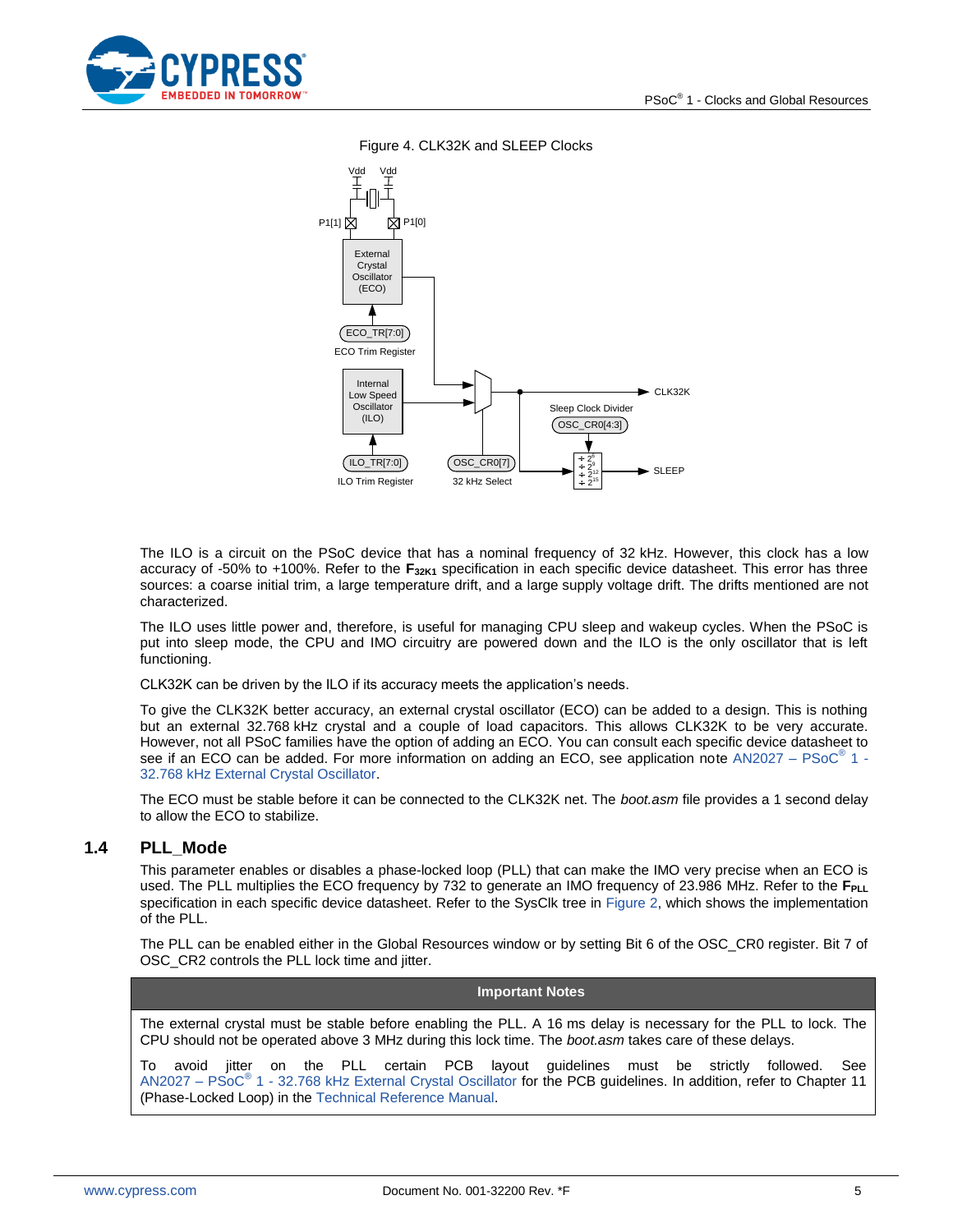

## <span id="page-5-0"></span>**1.5 Sleep\_Timer (SLEEP)**

The SLEEP clock (also known as the "sleep timer") is often used to generate infrequent interrupts that wake the CPU from sleep mode. As can be seen in [Figure 4,](#page-4-1) the SLEEP clock is derived from CLK32K with a divider equal to 2<sup>6</sup>, 2<sup>9</sup>,  $2^{12}$ , or  $2^{15}$  resulting in frequencies of 512 Hz, 64 Hz, 8 Hz, or 1 Hz.

This SLEEP clock frequency can be selected with the **Sleep\_Timer** parameter in the Global Resource window. It can also be changed by modifying the OSC\_CR0 register. As the SLEEP clock is derived from the CLK32K net, the SLEEP clock has the same accuracy of CLK32K. When CLK32K is driven by the ILO, the SLEEP clock is highly inaccurate.

The SLEEP clock can be enabled to generate interrupts with each rising edge of the clock. This interrupt may be used to implement rough timekeeping functions when derived from ILO and highly precise timekeeping functions, such as RTC, while derived from ECO.

To implement the ISR for Sleep interrupt:

1. In the main code, enable the Sleep interrupt by writing to the INT\_MSK0 register by using the M8C\_EnableIntMask macro.

In assembly:

*M8C\_EnableIntMask INT\_MSK0 INT\_MSK0\_SLEEP*

In C:

*M8C\_EnableIntMask(INT\_MSK0, INT\_MSK0\_SLEEP);*

2. Write the ISR Function:

In assembly:

```
Sleep_ISR:
     push A
     push X
     ; ISR Code
     pop X
     pop A
     reti
```
In C:

```
// Declare Sleep_ISR as ISR
#pragma interrupt handler Sleep ISR
void Sleep_ISR(void)
{
   // ISR code goes here
}
```
3. Open *boot.tpl* and modify the Sleep interrupt vector. Replace the `@INTERRUPT 25` string with ljmp to the ISR function. Save the *boot.tpl* file and Generate application code. If the ISR is written in C, add an underscore before the ISR name. If written in assembly, the underscore is not required.

For assembly ISR:

```
org 64h ;Sleep Timer Interrupt Vector
 ljmp Sleep_ISR
 reti
```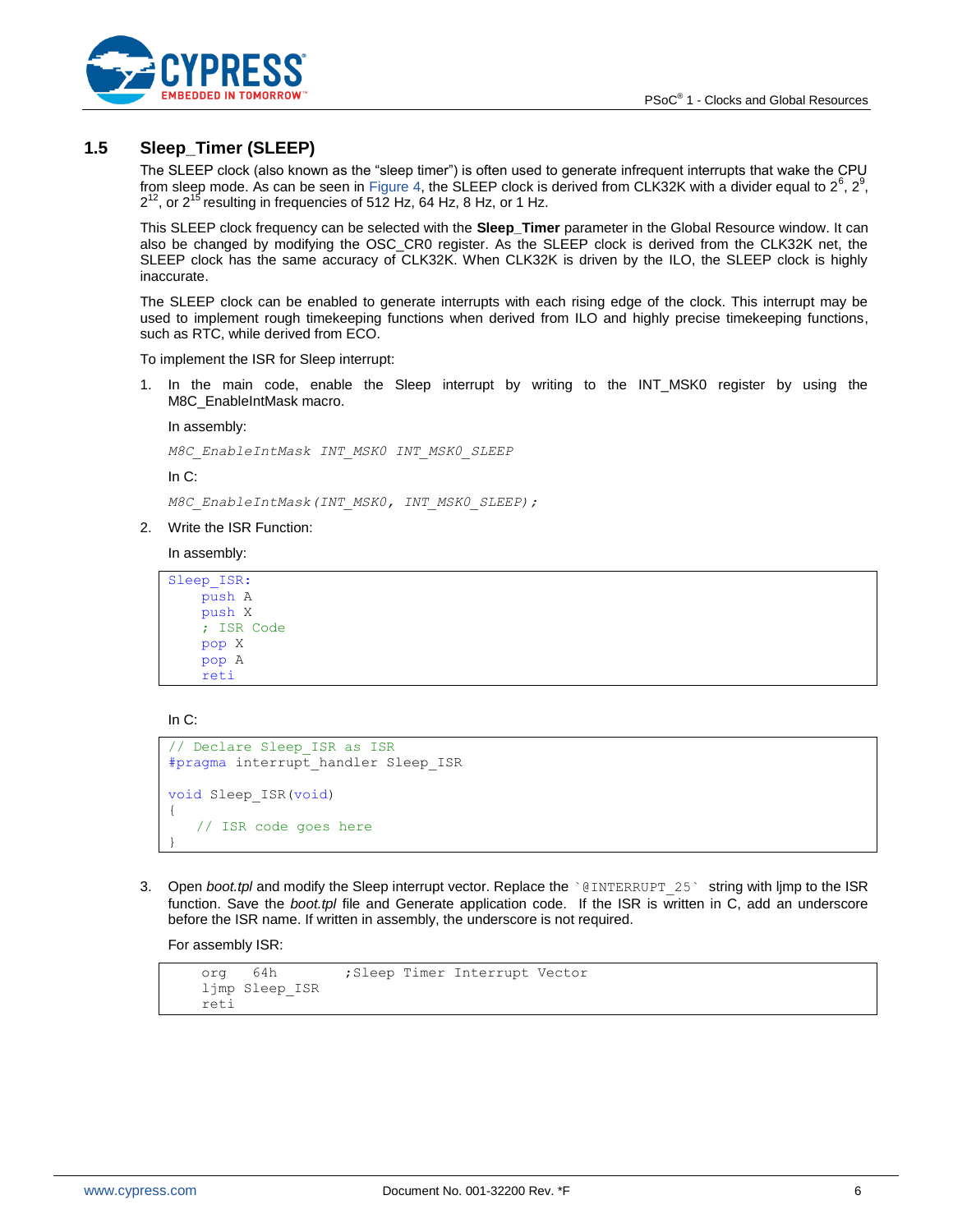

#### For C ISR

 org 64h ;Sleep Timer Interrupt Vector ljmp \_Sleep\_ISR reti

**Important Note**

When changes are made in *boot.asm*, these changes are overwritten when the application code is generated next time. *Boot.tpl* is the template file from which PSoC Designer generates *boot.asm*. If the *boot.tpl* file is modified, changes made to the *boot.tpl* will always reflect in the *boot.asm* file.

There is a user module in PSoC Designer called **SleepTimer** in the **Misc Digital** section of user modules. This user module provides a set of API functions to configure and use the SLEEP clock and its functionality.

#### <span id="page-6-1"></span><span id="page-6-0"></span>**1.6 Variable Clocks 1 and 2 (VC1 and VC2)**

VC1 and VC2 are two clock resources that are commonly used to clock digital and analog blocks. The clock tree that generates the variable clocks is shown in [Figure 5.](#page-6-1)



The source for VC1 is the SysClk. VC1 divides the SysClk by a positive integer  $N_{\text{VC1}}$  less than or equal to 16. The output of VC1 is given by the following equation.

$$
f_{VCl} = \frac{f_{SSCLK}}{N_{VCl}}
$$
 Equation 1

VC1 becomes input to VC2 and VC2 divides VC1 by a positive integer  $N_{VC2}$  less than or equal to 16. The output of VC2 is given by the following equation.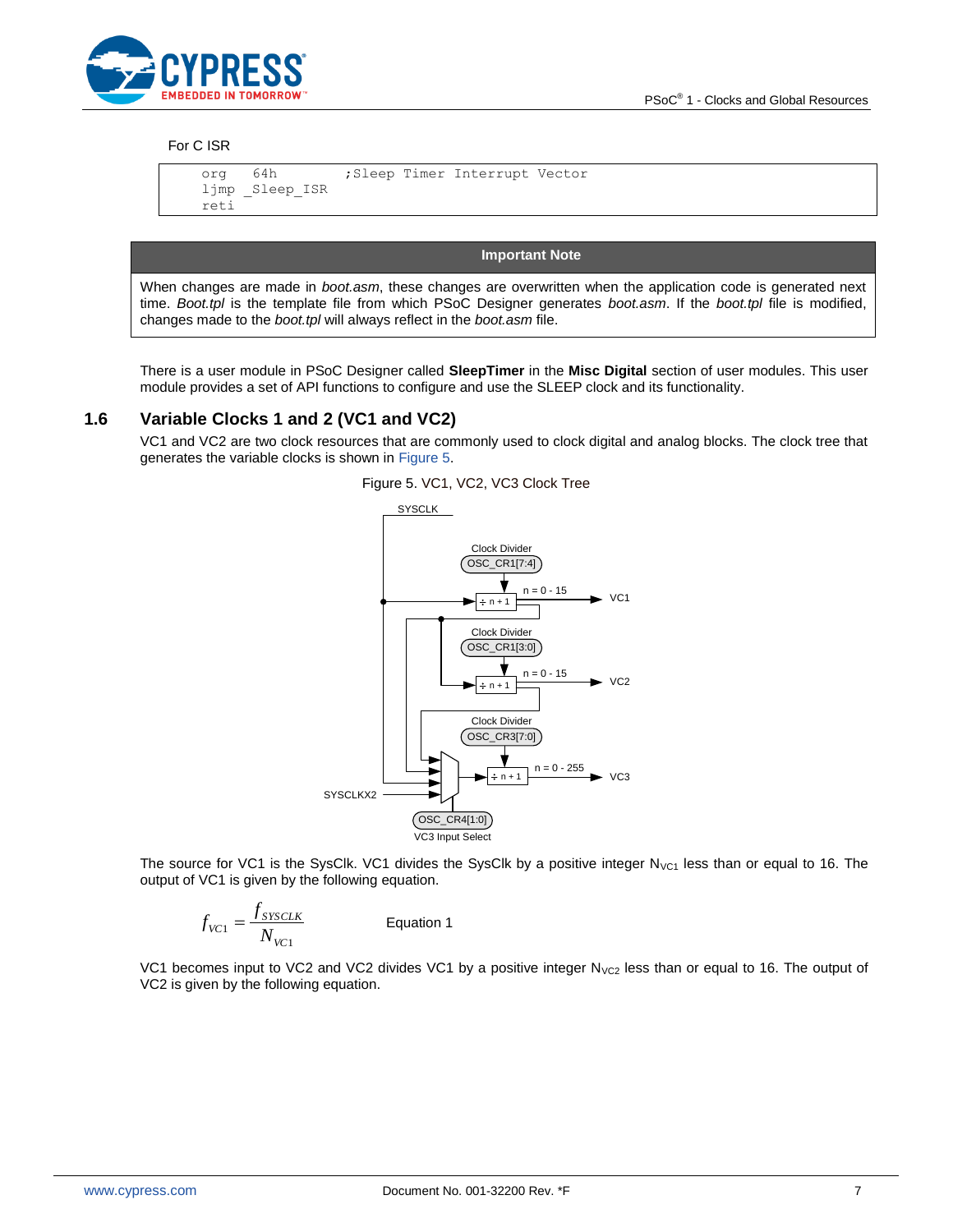

$$
f_{VC2} = \frac{f_{VC1}}{N_{VC2}}
$$
 Equation 2

The VC1 and VC2 dividers can be set either by using the **VC1=SysClk/N** and **VC2=VC1/N** parameters in the Global Resources window or by writing to the OSC\_CR1 register. Bits [7:4] of the register set the VC1 divider by taking the value held in those bits of the register and adding one. Bits [3:0] of the OSC\_CR1 register set the VC2 divider by taking the value held in those bits of the register and adding one.

The sample code to change the VC1 and VC2 dividers is shown as follows.

```
// Change VC1 divider to 10
OSC CR1 \&= ~0xF0;
OSCCR1 |= 0x90;
// Change VC2 divider to 8
OSC CR1 &= ~0x0F;
      OSC CR1 |= 0x07;
```
The VC1 and VC2 frequencies can be modified any time with firmware to change the clock frequencies. During this change, the circuit design guarantees that there are no runt pulses or glitches generated on VC1 or VC2. This is because the new  $N_{\text{VC1}}$  or  $N_{\text{VC2}}$  does not take effect until the VC1 or VC2 clock period is complete.

## <span id="page-7-0"></span>**1.7 VC3\_Source and VC3 Divider**

VC3 is another programmable clock, similar to VC1 and VC2, but is more flexible and offers more functionality. As seen in [Figure 5,](#page-6-1) the input to VC3 can be SYSCLK, SYSCLKX2, VC1, or VC2. The divisor, *N<sub>VC3</sub>*, can be any positive integer less than or equal to 256. These features give VC3 a large range of frequencies. The following equation shows how the VC3 clock frequency is derived, where *f<sup>x</sup>* is the frequency of the clock from which VC3 is derived (SYSCLK, SYSCLKX2, VC1, or VC2).

$$
f_{VCS} = \frac{f_x}{N_{VCS}}
$$
 Equation 3

The input to VC3 can be selected either by using the **VC3\_Source** parameter in the Global Resources window or by writing to bits [1:0] in the OSC\_CR4 register. The VC3 divider value may be set either by using the **VC3\_Divider** parameter in the Global Resources window or by writing to the OSC\_CR3 register. Sample code to change VC3 clock source and divider is shown as follows.

```
// Set VC2 as VC3 clock source
OSC CR4 = 0x02;// Set VC3 divider to 200
OSC CR3 = 0xC7;
```
For more details on OSC\_CR3 and OSC\_CR4 registers please refe[r Technical Reference Manual.](http://www.cypress.com/?rID=34621)

<span id="page-7-1"></span>[Figure 6](#page-7-1) shows how unexpected runt pulses may be created on VC3 when changing the clock source. This is because the modification of the bits does not occur synchronously with any of the VC3 source clocks. Special care must be taken when changing the VC3 clock source. If there are any user modules using VC3 as a clock, they must be temporarily disabled (using the *[UserModuleName]\_Stop()* function) when changing the VC3 source.

Figure 6. Glitches When Changing VC3 Source

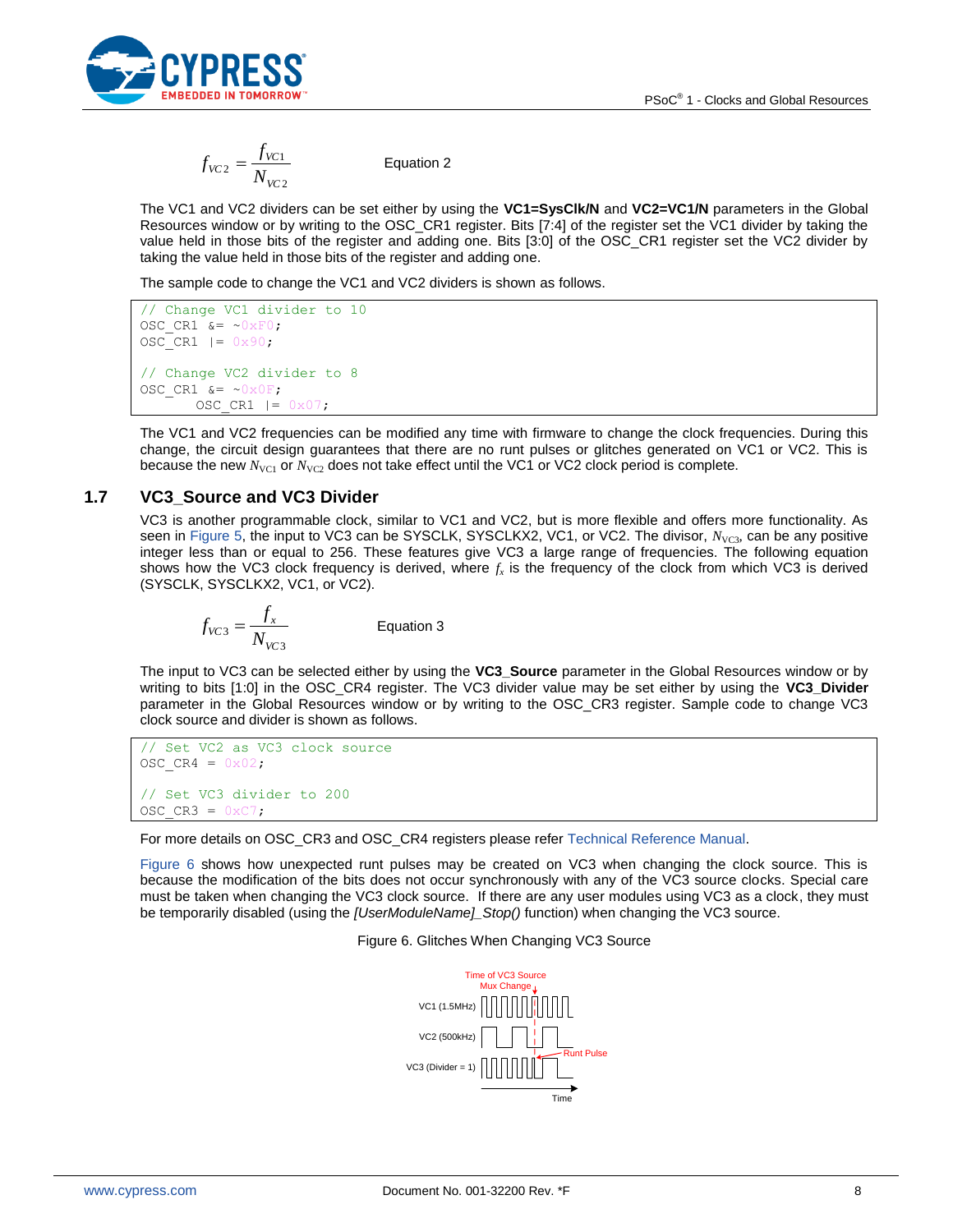

Changing the VC3 divider does not result in any runt pulses.

Interrupts can be enabled to occur on each rising edge of VC3. These interrupts are enabled by setting bit 7 of the INT\_MSK0 register. The *boot.tpl* file must also be modified to add code to the VC3 vector in the interrupt vector table.

To implement ISR for VC3:

1. In the main code, enable the VC3 interrupt by writing to the INT\_MSK0 register by using the M8C\_EnableIntMask macro.

In assembly:

```
M8C_EnableIntMask INT_MSK0 INT_MSK0_VC3
```
In c:

```
M8C_EnableIntMask(INT_MSK0, INT_MSK0_VC3);
```
2. Write the ISR Function:

In assembly:

```
VC3_ISR:
     push A
     push X
     ; ISR Code
     pop x
     pop A
     reti
```
In C:

```
// Declare VC3_ISR as ISR
#pragma interrupt_handler VC3_ISR
void VC3_ISR(void)
{
   // ISR code goes here
}
```
3. Open *boot.tpl* and modify the VC3 interrupt vector. Replace the `@INTERRUPT\_6` string with ljmp to the ISR function. Save the *boot.tpl* file and Generate application code. If the ISR is written in C, add an underscore before the ISR name. If written in assembly, the underscore is not required.

For assembly ISR:

```
org 18h ; VC3 Interrupt Vector
 ljmp VC3_ISR
 reti
```
For C ISR

```
org 18h ; VC3 Interrupt Vector
 ljmp _VC3_ISR
 reti
```
When not used for any purpose, VC3 must be configured for the lowest possible frequency by setting its divider to 256 and source to VC2. This uses less power in the PSoC. The same principle is also true of VC1 and VC2.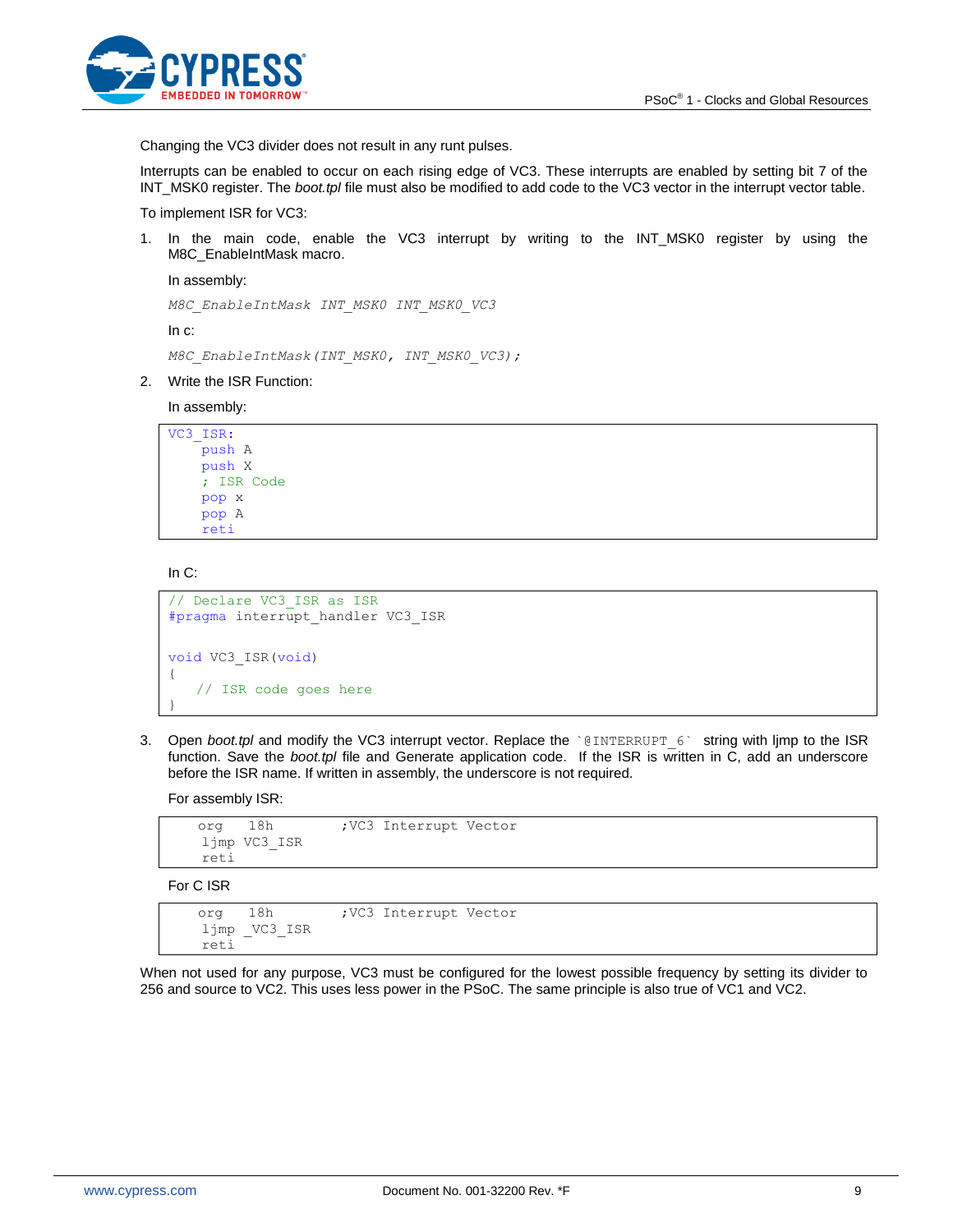

### <span id="page-9-0"></span>**1.8 SysClk Source**

As stated in the earlier section on SysClk, the SYSCLK net can have two sources, the IMO and the External Clock on P1[4]. The source can be selected either by using the **SysClk Source** parameter in the Global Resources window or by writing to the EXTCLKEN bit in OSC\_CR2 register. The sample code to select the SysClk source is given as follows.

// Select external P1[4] as SysClk source OSC\_CR2 |= OSC\_CR2\_EXTCLKEN;

When the SysClk Source is set to External P1[4], make sure to set the drive mode of P1[4] to High Z (not "High-Z Analog") and connect the external clock to P1[4].

#### <span id="page-9-1"></span>**1.9 SysClk\*2 Disable**

There is a frequency doubler circuit in the PSoC that generates a frequency twice the SYSCLK frequency. As stated in the section on SysClk, the SYSCLK is either generated by the IMO or an external clock. In either case, SYSCLKX2 has the frequency of the SYSCLK frequency multiplied by 2. Since the IMO (24 MHz) is usually used to generate SYSCLK, SYSCLKX2 often has a frequency of 48 MHz. The clock tree that generates SysClk\*2 is shown as follows.



To save power, this frequency doubler may be disabled if it is not used, either in the Global Resources Window by selecting **Yes** to the **Disable SysClk\*2** parameter or by setting the "SYSCLKX2 DIS" bit in the OSC\_CR2 register. Sample code to disable and enable SysClk\*2 in firmware:

```
// Set the "SYSCLKX2 DIS" BIT to disable SysClk*2
OSC_CR2 |= OSC_CR2_SYSCLKX2DIS;
// Clear the "SYSCLKX2 DIS" BIT to enable SysClk*2
      OSC_CR2 &= ~OSC_CR2_SYSCLKX2DIS;
```
#### <span id="page-9-2"></span>**1.10 Watchdog Enable**

Watchdog timer (WDT) is used to recover from CPU crashes or from halt state by asserting a reset on the CPU.

The WDT can be enabled either in PSoC Designer using the **Watchdog Enable** parameter in the Global Resources window or in application code by executing the following macro.

M8C\_EnableWatchDog

The WDT is based on a counter that counts three sleep timer events. The WDT circuit is designed to assert a hardware reset on the device after the three sleep timer interrupts, unless the watchdog is cleared in firmware.

The application code must take care of clearing the WDT at least once within the watchdog overflow interval. For example, if the Sleep Interval is set to 64 Hz, one sleep interval will be equal to 15.625 ms. Considering the +100% tolerance of the ILO, the sleep interval could be as low as 7.8 ms. Watchdog overflow time is  $3 * 7.8$  ms = 23.4 ms. So, the application code must clear the Watchdog timer at least once in 23.4 ms by calling the below macro.

M8C\_ClearWDT

Once the WDT is enabled, it can only be disabled by an external reset (XRES) or a power-on reset (POR). A WDT reset leaves the WDT enabled. Therefore, if the WDT is used in an application, all code (including initialization code) must be written as though the WDT is enabled.

**Note:** Changing the sleep timer interval also affects the WDT interval. For more information on WDT, refer to Chapter 12 in the *[Technical Reference Manual,](http://www.cypress.com/?rID=34621) "Sleep and WDT*."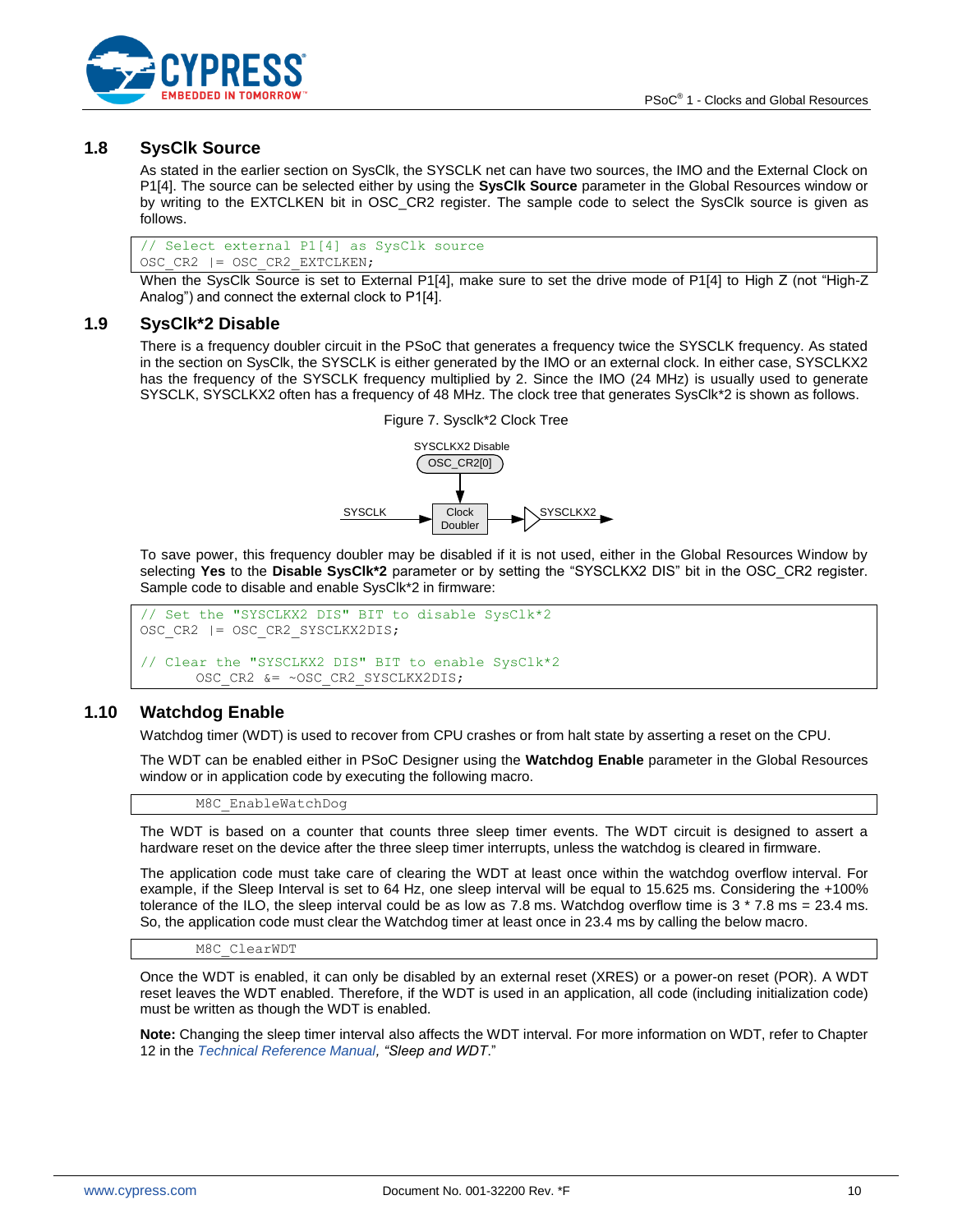

## <span id="page-10-0"></span>**2 Other Global Parameters**

In the previous sections, we described various global resources related to clocks in the PSoC. Now, let us look at the analog and other global resources.

## <span id="page-10-2"></span><span id="page-10-1"></span>**2.1 Analog Power**

An analog reference generator inside PSoC generates AGND, REFHI, and REFLO voltages for the Continuous Time (CT) blocks and Switched Capacitor (SC) Blocks to operate. The block diagram of this generator is shown in [Figure 8.](#page-10-2)



Figure 8. Analog Reference Generator

<span id="page-10-3"></span>The Analog Power parameter sets the power at which this Analog Reference operates and also if the CT blocks and SC blocks are turned ON or OFF. The following table shows the various options available under this parameter.

| Value             | <b>Description</b>                                               |
|-------------------|------------------------------------------------------------------|
| All Off           | Reference generator, CT Blocks and SC Blocks are off             |
| SC Off / Ref Lo   | SC Blocks off, CT Blocks on, Reference Generator at low power    |
| SC Off / Ref Med  | SC Blocks off, CT Blocks on, Reference Generator at Medium power |
| SC Off / Ref High | SC Blocks off, CT Blocks on, Reference Generator at high power   |
| SC On / Ref Lo    | SC Blocks on, CT Blocks on, Reference Generator at low power     |
| SC On / Ref Med   | SC Blocks on, CT Blocks on, Reference Generator at Medium power  |
| SC On / Ref High  | SC Blocks on, CT Blocks on, Reference Generator at high power    |

The reference power setting should be greater than or equal to the highest power setting of the analog resources in the design. Operating a continuous time block or switched capacitor block, at high power results in the best performance, but also the highest power consumption. Similarly operating at low power results in least power consumption, but less performance.

For example, when a PGA is operated at high power, the slew rate is 9.5 V/µs and the power consumption of the PGA is 2.083 mA. When the PGA is operated at low power, the power consumption comes down to 142 µA, but the slew rate also reduces to 0.6 V/µs. See the specific analog user module datasheets for Power setting versus Performance.

A good rule of thumb is to start designing with the analog reference power set to high and later reduce the power based on power versus performance requirements.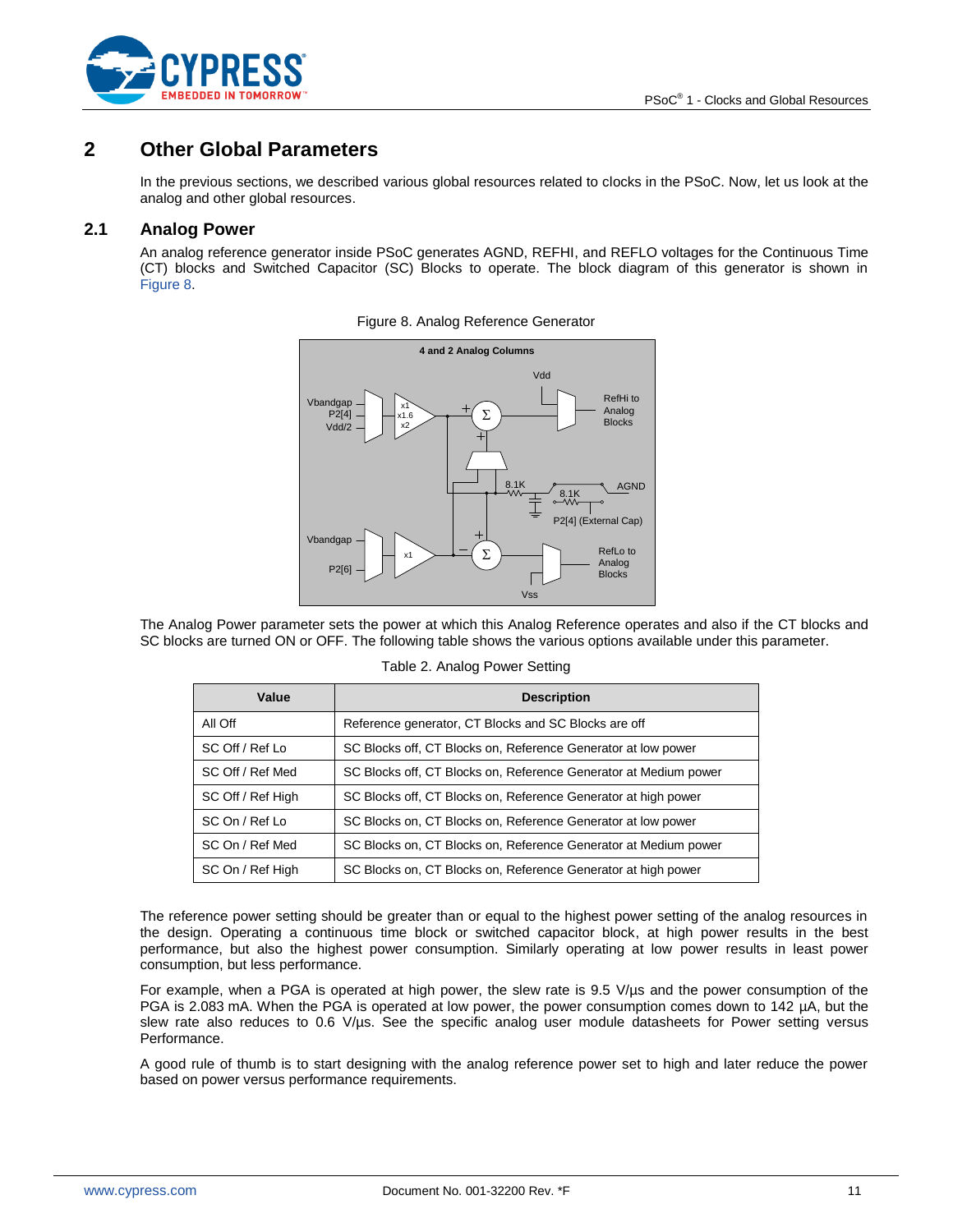

For detailed information about the Analog Power, see the application note  $AN2219 - PSoc<sup>®</sup> 1$  Selecting Analog [Ground and Reference](http://www.cypress.com/design/AN2219) and Chapter 21 of the *[Technical Reference Manual,](http://www.cypress.com/?rID=34621) "Analog Reference."*

#### **Important Notes**

If the design uses any analog resource that is placed in a switched capacitor block, the Analog power must be set to **SC On / Ref\_x**. Setting the power to SC Off / Ref x will disable the switched capacitor blocks.

The reference power should be set to the same level as the highest power analog resource in the design. For example, if a design has a PGA operating at Medium power and an ADC operating at High power, the Analog power must be set to SC On / Reference High.

#### <span id="page-11-0"></span>**2.2 Ref Mux**

This parameter enables the user to select the analog ground and the input range of the analog blocks. See [Figure 8.](#page-10-2)

The Reference Generator generates three voltages, AGND, which is the analog ground for all the analog blocks, RefHi and RefLo, which sets the range of the analog resources.

These voltages are derived from  $V_{DD}$ , a 1.3-V bandgap reference generator, or external voltages connected to P2[4] and P2[6].

For example, if  $V_{DD} = 5.0$  V and RefMux is set to  $V_{DD}/2 \pm$  Bandgap, this sets AGND to 2.5 V, RefHi to 3.8 V, and RefLo to 1.2 V. This means that the allowed input range for the analog resources is from 1.2 V to 3.8 V.

Setting RefMux to  $V_{DD}/2$  ±  $V_{DD}/2$  enables ratiometric operation but the accuracy of the PSoC depends on the noise level on the supply lines.

For detailed information about ReMux setting, see application note AN2219 – PSoC<sup>®</sup> 1 Selecting Analog Ground and [Reference](http://www.cypress.com/design/AN2219) and Chapter 21 in the *[Technical Reference Manual,](http://www.cypress.com/?rID=34621) "Analog Reference."*

#### <span id="page-11-1"></span>**2.3 AGndBypass**

When AGND Bypass is set to Enabled, pin P2[4] is tristated. An external capacitor connected between P2[4] and  $V_{SS}$ reduces the noise at the AGND input by approximately 18 dB.

Typical values for the bypass capacitor are 0.01 µF and should not exceed 0.1 µF.

For detailed information about noise levels and noise reduction, see the application note AN2224 – PSoC<sup>®</sup> 1 - [Lower Noise Continuous Time Signal Processing.](http://www.cypress.com/design/AN2224) For more information on analog references, see Chapter 21 in the *[Technical Reference Manual,](http://www.cypress.com/?rID=34621) "Analog References."*

### <span id="page-11-2"></span>**2.4 Opamp Bias**

This parameter changes the opamp bias level and is controlled by Bit 6 of the ARF\_CR register. Table 3 describes the properties of opamp bias level options.

| <b>Bias Level</b> | <b>Properties</b>                                                                                                                                                             |  |  |  |
|-------------------|-------------------------------------------------------------------------------------------------------------------------------------------------------------------------------|--|--|--|
| Low Bias          | Less power consumption and high voltage swing.                                                                                                                                |  |  |  |
| High Bias         | High frequency operation and faster slew rate. Lower output<br>impedance. Typically used for filters where the center<br>frequency or corner frequency is greater than 50 kHz |  |  |  |

Table 3. Opamp Bias Levels

As a rule of thumb, set the opamp bias to low when starting a design. If high-frequency operation and high slew rate are desired, set this parameter to High.

For more information on Analog References, see Chapter 21 in the *[Technical Reference Manual,](http://www.cypress.com/?rID=34621) "Analog References."*

#### <span id="page-11-3"></span>**2.5 A\_Buff\_Power**

This setting determines the power level of the analog output buffers. Setting the buffer power to "low" reduces power consumption but also reduces the drive capability of the buffers. Setting the buffer to power "high" increases power consumption and improves drive capacity.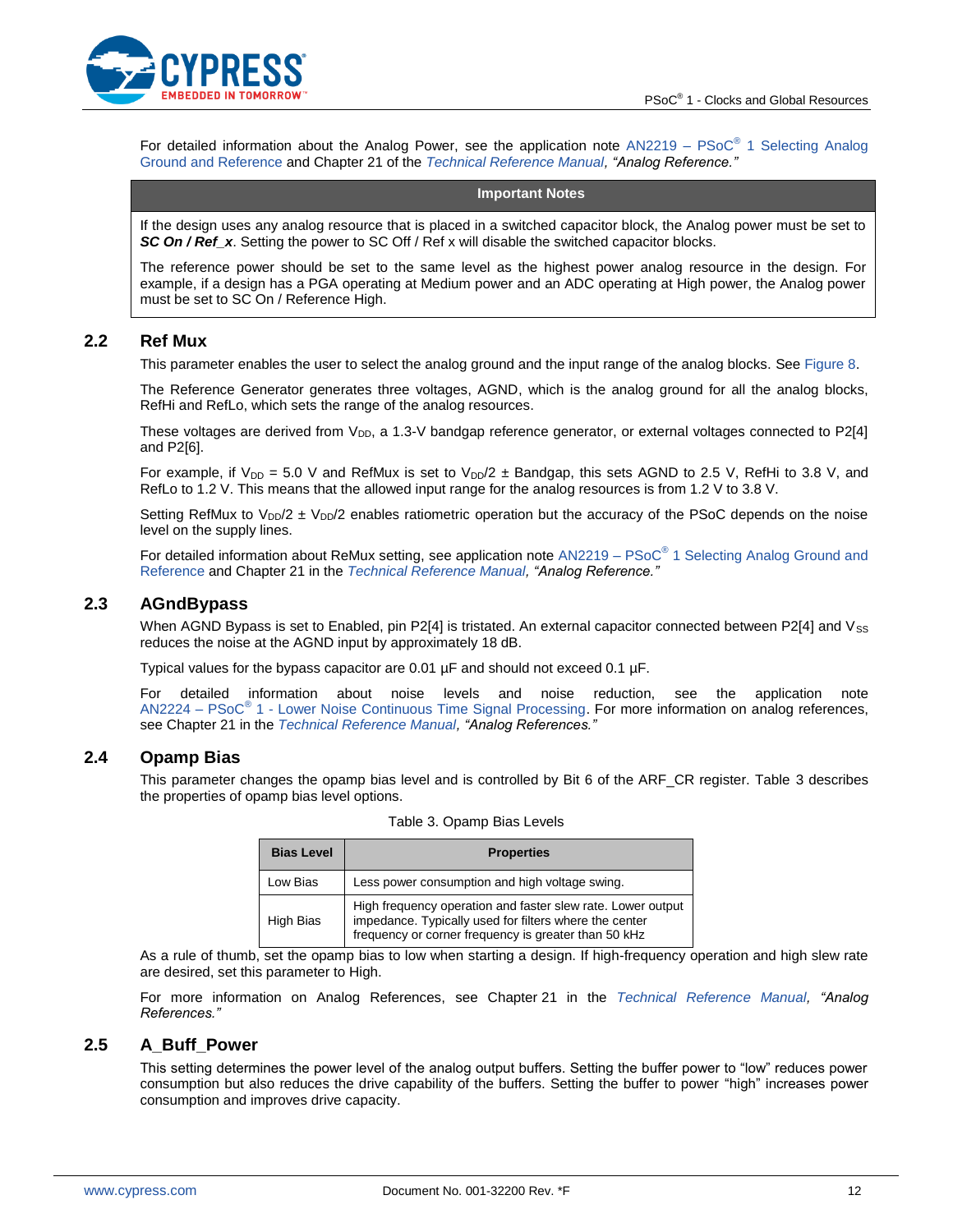

## <span id="page-12-0"></span>**2.6 Switch Mode Pump (SMP)**

This parameter turns ON and OFF the internal boost converter used to generate supply voltage from a low voltage battery with a few external components.

For more information on the PSoC Switch Mode Pump, see Chapter 31 in the *[Technical Reference Manual,](http://www.cypress.com/?rID=34621) "Switch Mode Pump (SMP)."*

## <span id="page-12-1"></span>**2.7 Trip Voltage[LVD(SMP)]**

This parameter sets the trip voltage for low-voltage detect (LVD) and operating voltage for the SMP, respectively.

LVD interrupt is triggered when  $V_{DD}$  falls below the value selected for this parameter.

For example, if the LVD value is selected as 4.64 V, the LVD interrupt is triggered when  $V_{DD}$  falls below 4.64 V. If LVD interrupt is enabled in the INT\_MSK0 register, the CPU branches to the LVD interrupt vector in *boot.asm* and executes the LVD ISR code. By default, a "halt" instruction is placed in the LVD interrupt vector. So, if the LVD interrupt is enabled and if this interrupt is triggered, the CPU halts and the only way to come out of 'halt' is to reset the PSoC.

The user can edit the interrupt vector and put in custom code to execute when an LVD interrupt occurs. For example, the ISR can detect power fail and write critical information to an EEPROM.

To write an ISR for LVD -

1. In main code, enable the LVD interrupt by writing to the INT\_MSK0 register by using the M8C\_EnableIntMask macro.

In assembly:

*M8C\_EnableIntMask INT\_MSK0* INT\_MSK0\_VOLTAGE\_MONITOR

In c:

*M8C\_EnableIntMask(INT\_MSK0,*INT\_MSK0\_VOLTAGE\_MONITOR*);*

2. Write the ISR Function:

In assembly:

```
LVD_ISR:
     push A
     push X
     ; ISR Code
     pop x
     pop A
    reti
```
In C:

```
// Declare LVD_ISR as ISR
#pragma interrupt_handler LVD_ISR
void LVD_ISR(void)
{
     // ISR code goes here
}
```
3. Open *boot.tpl* and modify the LVD interrupt vector. Replace the `halt` string with ljmp to the ISR function. Save the *boot.tpl* file and Generate application code. If the ISR is written in C, add an underscore before the ISR name. If written in assembly, the underscore is not required.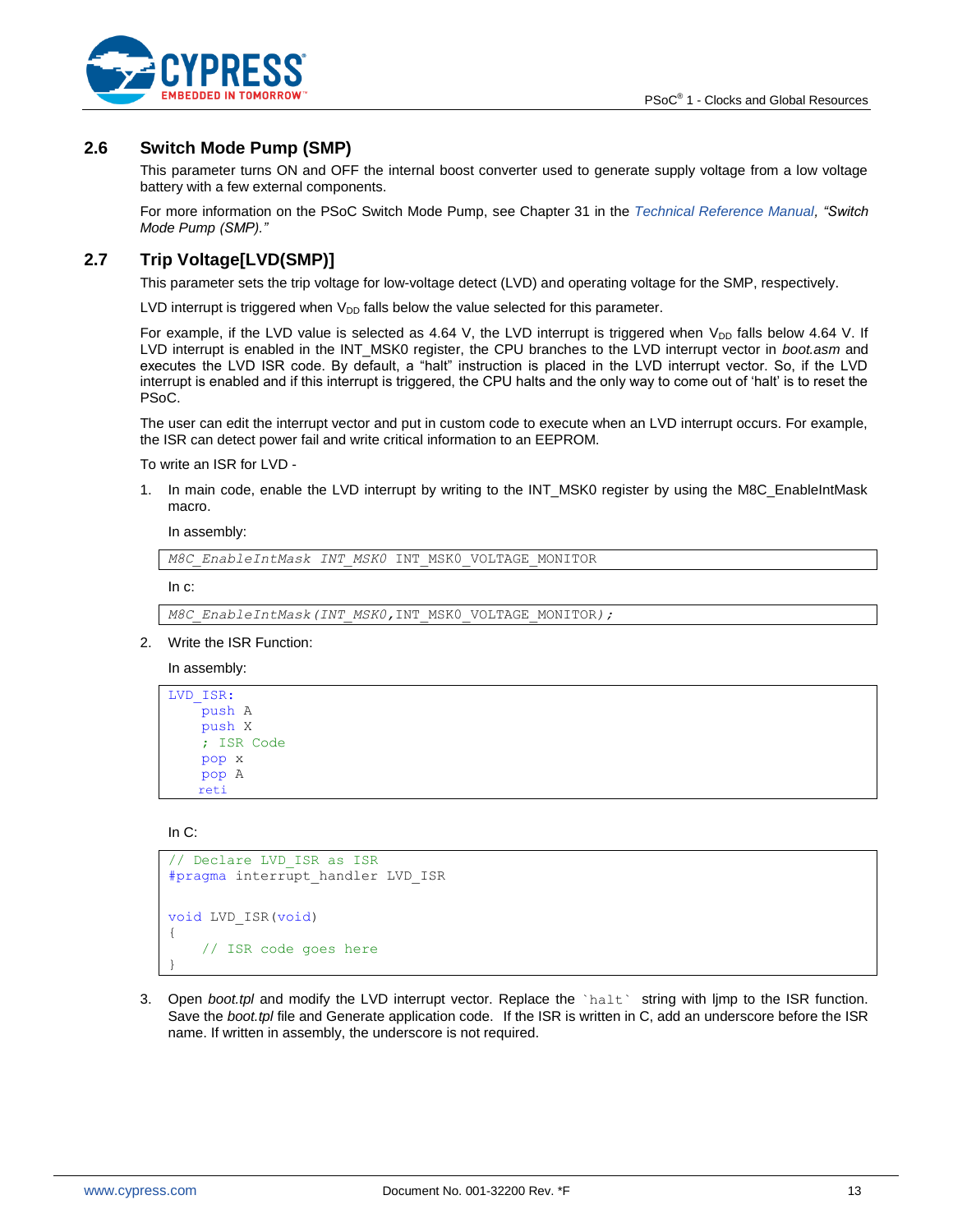

#### For assembly ISR:

| 04h<br>org   | ;LVD Interrupt Vector |  |
|--------------|-----------------------|--|
| ljmp LVD_ISR |                       |  |
| reti         |                       |  |
|              |                       |  |

For C ISR

```
 org 04h ;LVD Interrupt Vector
 ljmp _LVD_ISR
 reti
```
The SMP level denotes the target  $V_{DD}$  voltage for the SMP system. If the  $V_{DD}$  level is below this value, the SMP begins operation.

#### <span id="page-13-0"></span>**2.8 LVD Throttleback**

When enabled, this parameter automatically resets the CPU speed to SysClk/8. This parameter can be particularly useful when the CPU is operated at 24 MHz.

As discussed in the earlier section on CPU clock, when CPU operates at 24 MHz,  $V_{DD}$  has to be above 4.75 V. If the LVD threshold is set to 4.81 V and LVD Throttleback is enabled, when  $V_{DD}$  goes below 4.81 V, the CPU speed will automatically be reduced to 3 MHz, preventing the CPU from operating outside the rated specification. An ISR maybe written for the LVD to wait for the  $V_{DD}$  to go above 4.81 V before setting the CPU speed back to 24 MHz.

For more information on the PSoC Low Voltage Detect, see Chapter 32 in the *[Technical Reference Manual,](http://www.cypress.com/?rID=34621) "POR and LVD."*

## <span id="page-13-1"></span>**3 Global Resources Specific to CY8C20xx7 and CY8C20xx6 Devices**

The CY8C20xx7 and CY8C20xx6 devices have the following additional parameters in the Global Resources window.

For details about CY8C20xx7 registers refer [CY8C20xx7 Technical Reference Manual.](http://www.cypress.com/?rID=59964)

For details about CY8C20xx6 registers refer [CY8C20xx6A Technical Reference Manual.](http://www.cypress.com/?rID=34379)

#### <span id="page-13-2"></span>**3.1 Interrupt mode**

Selects the GPIO interrupt mode for all pins to be enabled either on "Low" or when the output is changed from previous read status. This parameter modifies the I/O\_CFG register.

#### <span id="page-13-3"></span>**3.2 P1[0] Data Output**

This parameter selects the source that drives the signal on P1[0]. Sleep interrupt signal or Comparator 0 output can be routed to P1[0]. This parameter modifies the OUT\_P1 register.

#### <span id="page-13-4"></span>**3.3 P1[2] Data Output**

This parameter selects the source that drives the signal on P1[2]. The Main System Clock (SYSCLK) or *either CapSense Output signal (CS\_OUT is selected by CS\_OUT[1:0] bits in CS\_CR0 register) or CapSense clock depending upon bit 7 in the PRS\_CR register. This parameter modifies the OUT\_P1 register.*

### <span id="page-13-5"></span>**3.4 P1[4] Data Output**

This parameter selects the source that drives the signal on P1[4]. The Comparator 1 output or Relaxation oscillator output can be routed to P1[4]. This parameter modifies OUT\_P1 register.

#### <span id="page-13-6"></span>**3.5 P1[6] Data Output**

This parameter selects the source that drives the signal on P1[6]. The Timer output or CLK32 can be routed to P1[6]. This parameter modifies the OUT\_P1 register.

### <span id="page-13-7"></span>**3.6 POR Voltage**

This parameter selects the voltage below which the chip remains in the reset state. This parameter modifies the VLT CR register.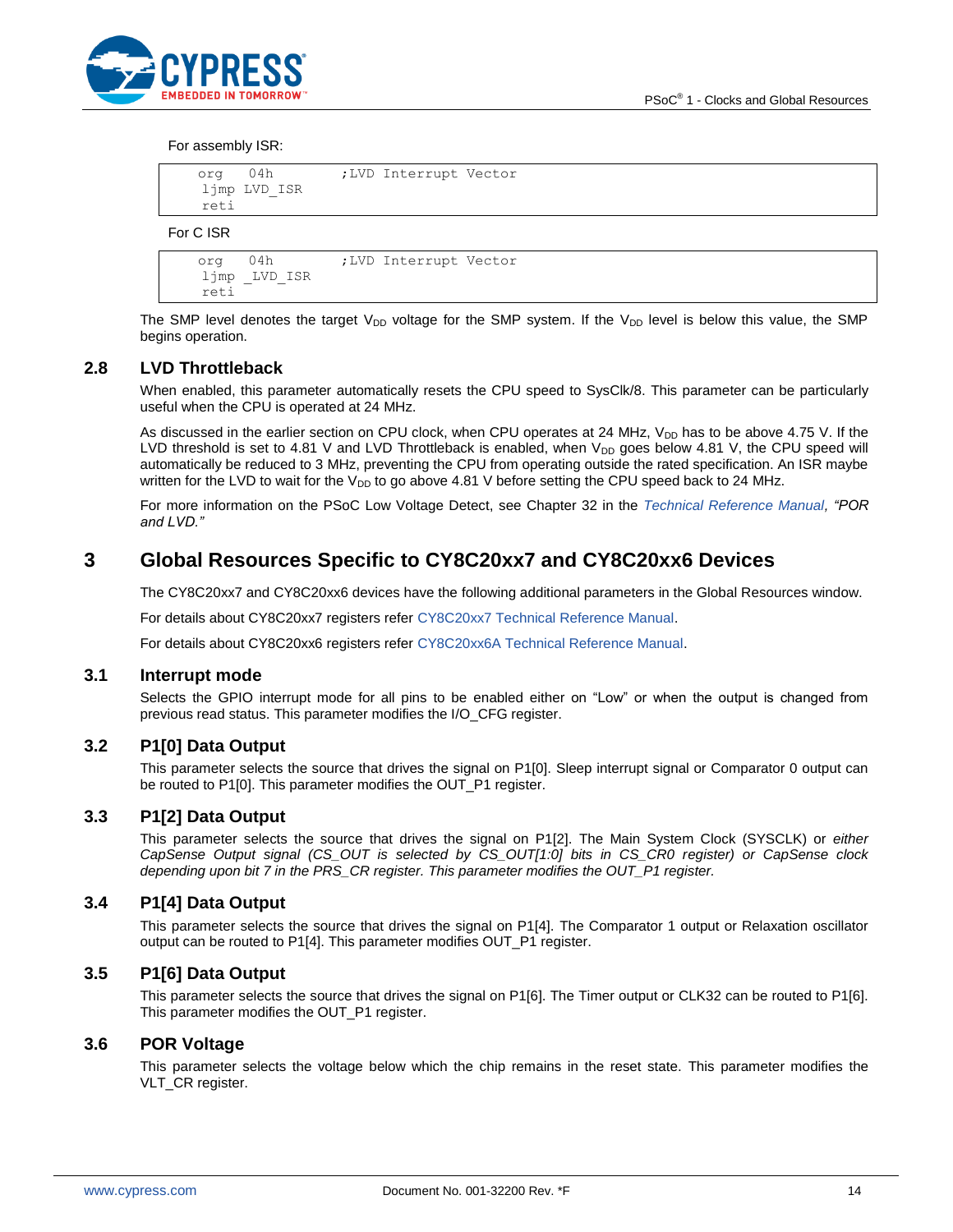

## <span id="page-14-0"></span>**4 Related Documents**

More information about the various Global Resources may be found in the following references:

- 1. The *PSoC* [Technical Reference Manual](http://www.cypress.com/?rID=34621) contains a large body of reference material related to PSoC microcontrollers.
- 2. Each specific PSoC device datasheet lists specifications related to different parameters explained in the Application note
- 3. AN2027 PSoC<sup>®</sup> 1 [32.768 kHz External Crystal Oscillator](http://www.cypress.com/?rID=2844) is an application note describing the best practices for adding an external crystal to a PSoC design.
- 4. AN2219 PSoC<sup>®</sup> [1 Selecting Analog Ground and Reference](http://www.cypress.com/?rID=2779) outlines the applicability of each reference setting to typical system designs.
- 5. AN2224 PSoC<sup>®</sup> 1 [Lower Noise Continuous Time Signal Processing](http://www.cypress.com/design/AN2224) is an application note that provides an introduction to microcontroller noise phenomena, specifics on PSoC noise parameters and ways to optimize system design to minimize effects of on-chip noise

## **About the Author**

Name: M. Ganesh Raja

Title: Applications Engineer Senior Principal

Background: Ganesh did his Diploma in Electronics and Communications Engineering from Motilal Nehru Govt. Polytechnic in Pondicherry India. He has about 20 years of experience in Analog circuit design and Microcontrollers. He also writes a blog ["PSoC Hacker"](http://www.cypress.com/go/psochacker) in cypress website.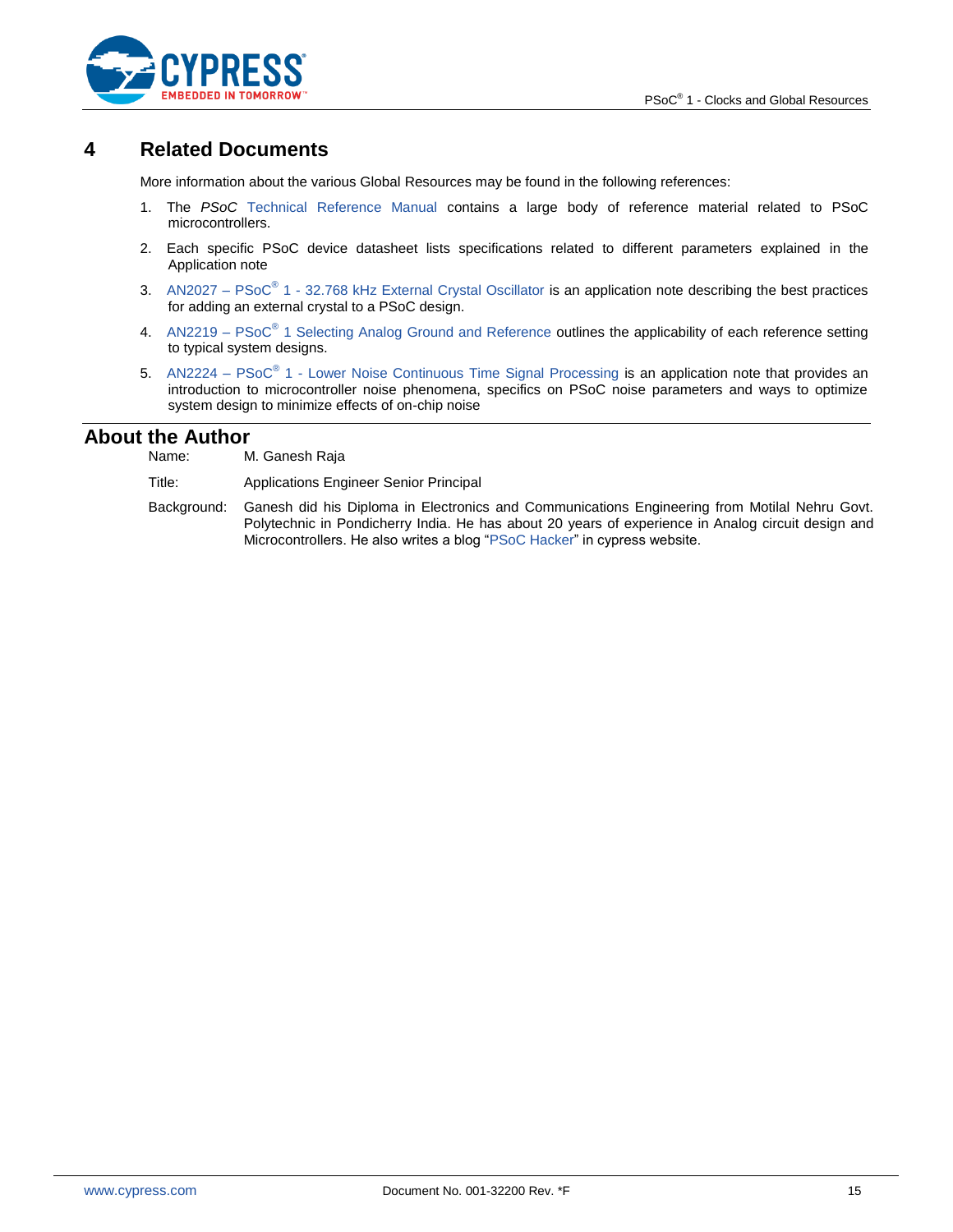

# <span id="page-15-0"></span>**5 Appendix A – PSoC Digital Clock System**

Figure 9. Comprehensive Diagram of PSoC Digital Clock System

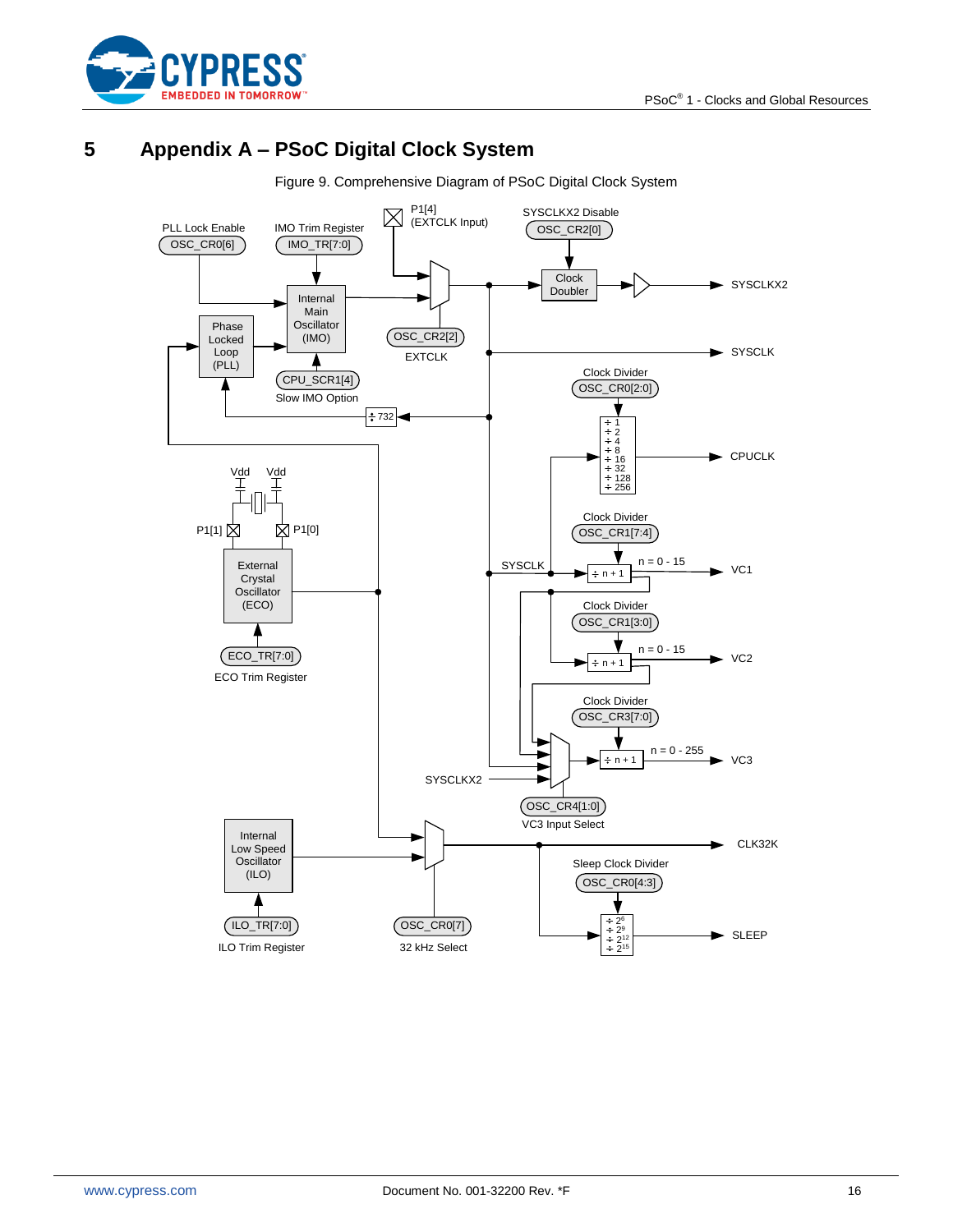

# **Document History**

Document Title: AN32200 – PSoC® 1 - Clocks and Global Resources

Document Number: 001-32200

| <b>Revision</b>  | <b>ECN</b> | Orig. of<br>Change | <b>Submission</b><br>Date | <b>Description of Change</b>                                                                                                                                                                            |
|------------------|------------|--------------------|---------------------------|---------------------------------------------------------------------------------------------------------------------------------------------------------------------------------------------------------|
| $**$             | 1504463    | <b>BTK</b>         | 09/23/2007                | New Spec.                                                                                                                                                                                               |
| $^*A$            | 3176744    | <b>BTK</b>         | 02/15/2011                | The contents of AN2221 (001-33759) has been merged into this AN.                                                                                                                                        |
| $*_{\mathsf{B}}$ | 3603870    | <b>GRAA</b>        | 04/30/2012                | Arranged the sections to match with the order of parameters as found in the<br>Global Resources window in PSD.                                                                                          |
|                  |            |                    |                           | Added sample code snippet at various sections to show how the parameters may<br>be changed in firmware.                                                                                                 |
|                  |            |                    |                           | Added step by step instructions to implement ISRs for SLEEP, VC3 and LVD<br>interrupts.                                                                                                                 |
|                  |            |                    |                           | Added relevant clock tree sections under various clock sections.                                                                                                                                        |
|                  |            |                    |                           | Added block diagram of the reference generator in the Analog Power section.<br>Updated template.                                                                                                        |
|                  |            |                    |                           |                                                                                                                                                                                                         |
| $^{\ast}$ C      | 4492948    | <b>DIMA</b>        | 09/04/2014                | Added support for CY8C20xx7 and CY8C20xx6 devices. Removed reference to<br>AN2354.                                                                                                                      |
| *D               | 4621922    | <b>ARVI</b>        | 01/13/2015                | Corrected the figure reference in the Ref Mux section.                                                                                                                                                  |
|                  |            |                    |                           | Updated to new template.                                                                                                                                                                                |
| *E               | 4769023    | <b>GRAA</b>        | 05/27/2015                | Updated Document Title to read as "AN32200 - PSoC® 1 - Clocks and Global<br>Resources".                                                                                                                 |
|                  |            |                    |                           | Updated reference application note titles.                                                                                                                                                              |
|                  |            |                    |                           | Updated Abstract.                                                                                                                                                                                       |
|                  |            |                    |                           | Updated CPU Clock (CPUCLK) (Updated description).                                                                                                                                                       |
|                  |            |                    |                           | Updated VC3_Source and VC3 Divider (Updated description).                                                                                                                                               |
|                  |            |                    |                           | Updated SysClk Source (Updated description).                                                                                                                                                            |
|                  |            |                    |                           | Updated Analog Power (Updated description and Table 2).                                                                                                                                                 |
|                  |            |                    |                           | Updated Trip Voltage[LVD(SMP)] (Updated description).                                                                                                                                                   |
|                  |            |                    |                           | Updated Global Resources Specific to CY8C20xx7 and CY8C20xx6 Devices<br>(Renamed "Global Resources" as "Global Resources Specific to CY8C20xx7 and<br>CY8C20xx6 Devices" and updated the same section). |
|                  |            |                    |                           | Updated to new template.                                                                                                                                                                                |
|                  |            |                    |                           | <b>Completing Sunset Review.</b>                                                                                                                                                                        |
| *F               | 5713671    | AESATMP9           | 04/26/2017                | Updated logo and copyright.                                                                                                                                                                             |